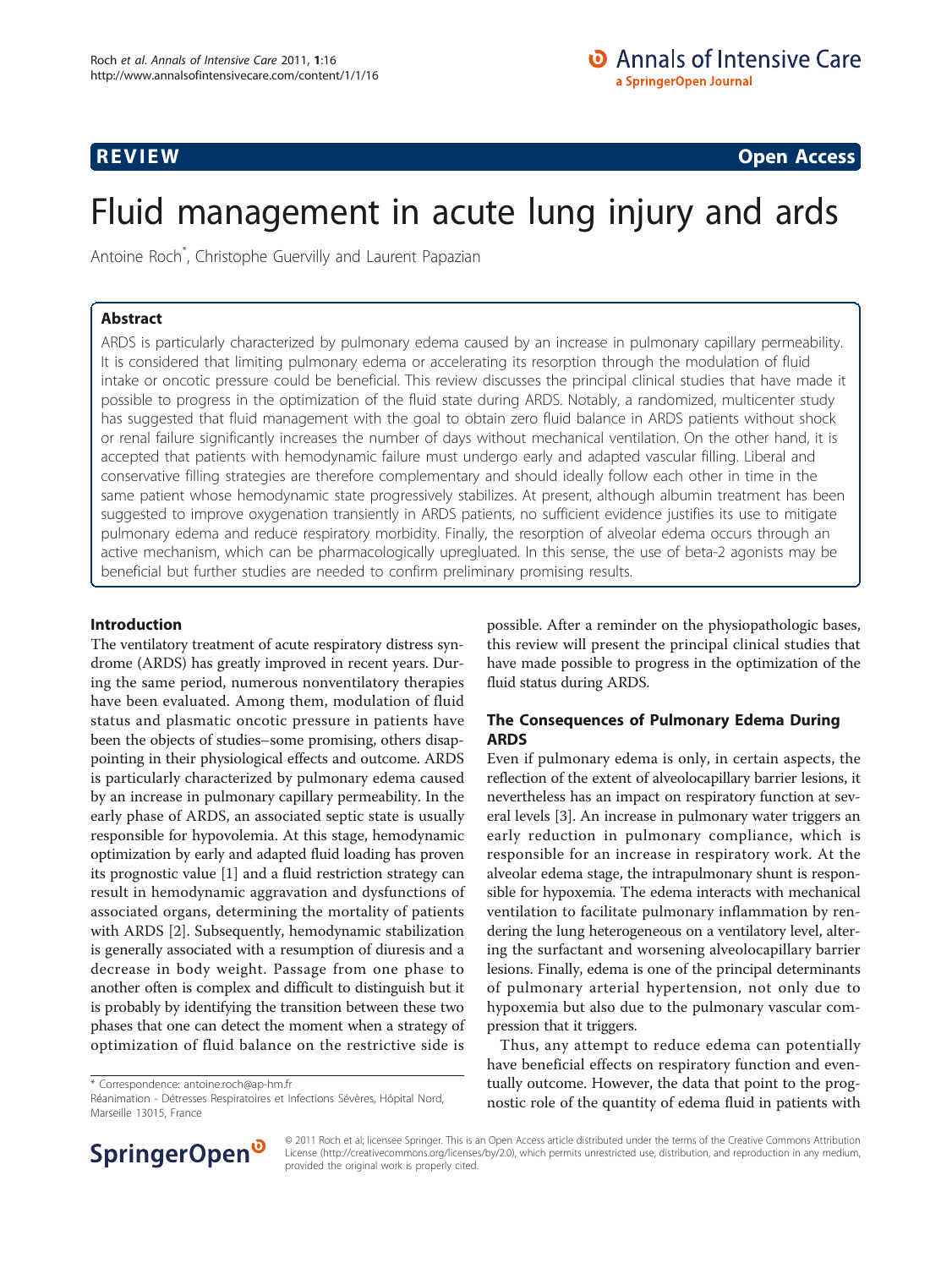ARDS or at risk of ARDS are very limited. In 1987, Simmons et al. observed that the evolution of body weight and fluid balance in ARDS patients [[4\]](#page-5-0) was correlated with outcome but without establishing a cause and effect relationship between them. Similarly, the prognostic role of the quantity of lung water has been suggested. Recently, Sakka et al. [[5\]](#page-5-0) retrospectively analyzed 373 intensive care unit (ICU) patients and found that the maximum quantity of lung water measured was a predictive factor for outcome. However, the prognostic effect of the quantity of edema fluid, measured by thermodilution, was not found in patients presenting ARDS in this study [[5](#page-5-0)]. Conversely, lung water amount indexed with predicted body weight measured on day 1 of ARDS was found to be predictive of death in another study [[6\]](#page-5-0). By definition, ARDS patients have severe pulmonary edema in the region of 15 to 20 ml.kg<sup>-1</sup> of body weight [\[7](#page-5-0),[8\]](#page-5-0) and it is probable that other factors, extrapulmonary, will have a more marked prognostic impact. It should therefore be remembered that the degree of hypoxemia is a controversial prognostic factor during ARDS [\[9,10\]](#page-5-0).

All in all, it makes sense to consider that limiting pulmonary edema or accelerating its resorption could be beneficial. However, even the prognostic role of the quantity of pulmonary edema fluid remains uncertain.

#### ARDS: Lesional or Hemodynamic Edema?

Under physiologic conditions, there is a transfer of fluid from the capillary lumina toward the interstitium. In fact, on the one hand, the endothelium presents some permeability, the consequences of the forces acting on both sides of the endothelium favor an extravasation of fluid [[11](#page-5-0)]. Fluid flux through the pulmonary endothelium is quite correctly estimated by Starling's equation, which expresses the fact that net filtration flux is the product of the hydraulic conductance of the exchange surface barrier by effective filtration pressure. The equation is expressed as follows: Jv = K [(Pc - Pi) - S (πc-πi)], where Jv is the flow of fluid through the capillary wall, K is the capillary hydraulic filtration coefficient reflecting endothelial water permeability, Pc is capillary hydrostatic pressure, Pi is interstitial hydrostatic pressure, S is the oncotic reflection coefficient, πc is the capillary oncotic pressure, and πi is the interstitial oncotic pressure. The first part of the equation represents the hydrostatic pressure gradient, which tends to produce a flow of fluid out of the vessels. The second part represents the oncotic pressure gradient, which opposes this transudation of fluid. The influence of oncotic pressure on fluid flux through the endothelium is modulated by the oncotic reflection coefficient (S), which represents the permeability of the endothelium to oncotically active substances.

Schematically, two principal mechanisms can work toward an increase in pulmonary water and possibly alveolar flooding: on the one hand, an increase in pulmonary microvascular pressure and on the other hand, an increase in alveolocapillary barrier permeability. During ARDS, an increase in endothelial permeability is a fundamental element in the formation of pulmonary edema [[12\]](#page-5-0). On a hydrodynamic level, the capillary hydraulic filtration coefficient increases and the reflection coefficient of oncotically active substances diminishes or even goes to nearly zero in certain zones. Thus, the oncotic pressure gradient, which normally opposes the formation of edema, is little or no longer effective. Consequently, a given augmentation in hydrostatic pressure will trigger a greater augmentation in fluid efflux if alveolocapillary barrier permeability is increased. This has been well illustrated in experimental studies by Guyton [\[13](#page-5-0)], showing that edema forms faster and at a lower hydrostatic pressure threshold when one has first damaged the alveolocapillary barrier before progressively increasing the left atrium pressure. Moreover, other experimental studies have shown that even a modest decrease in pulmonary capillary pressure by vasodilatation or early reduction of volemia in a lesional edema model can limit the formation of pulmonary edema [[14](#page-5-0)-[16](#page-5-0)].

Clinically, even if the presence of pulmonary artery occlusion pressure (PAOP) inferior to 18 mmHg has been defined for a diagnosis of increased pulmonary permeability edema, a potential role of hydrostatic forces is not excluded in ARDS. First, PAOP underestimates capillary filtration pressure, especially in ARDS where the pulmonary venous resistance is increased [[17,18](#page-5-0)]. Second, in case of increased alveolocapillary permeability, the critical hydrostatic pressure above which pulmonary edema will develop will be lower than in the case of normal lung permeability. If the capillary hydraulic filtration coefficient is doubled, critical hydrostatic pressure will only be 10 mmHg. The notion that there is no normal capillary pressure in case of permeability edema constitutes a theoretical justification for limiting pulmonary filtration pressure in case of increased permeability pulmonary edema or in a patient at risk and therefore for measuring or estimating capillary pressure which is a fairly true reflection. Most clinical studies have shown that the majority of patients with ARDS have a PAOP that is superior to critical filtration pressure values when the barrier is damaged (Table [1](#page-2-0)). Among the 1,000 patients enrolled in a recent randomized, controlled study [[19\]](#page-5-0), 29% had a PAOP above 18 mmHg while cardiac index was normal or high, suggesting that high filling pressures observed were not the result of congestive heart failure. Knowing that the PAOP is inferior to capillary hydrostatic pressure, one can suppose that these patients more often will have capillary pressure that is beyond critical pressure.

One can understand the potential interest in limiting pulmonary microvascular pressure during the period that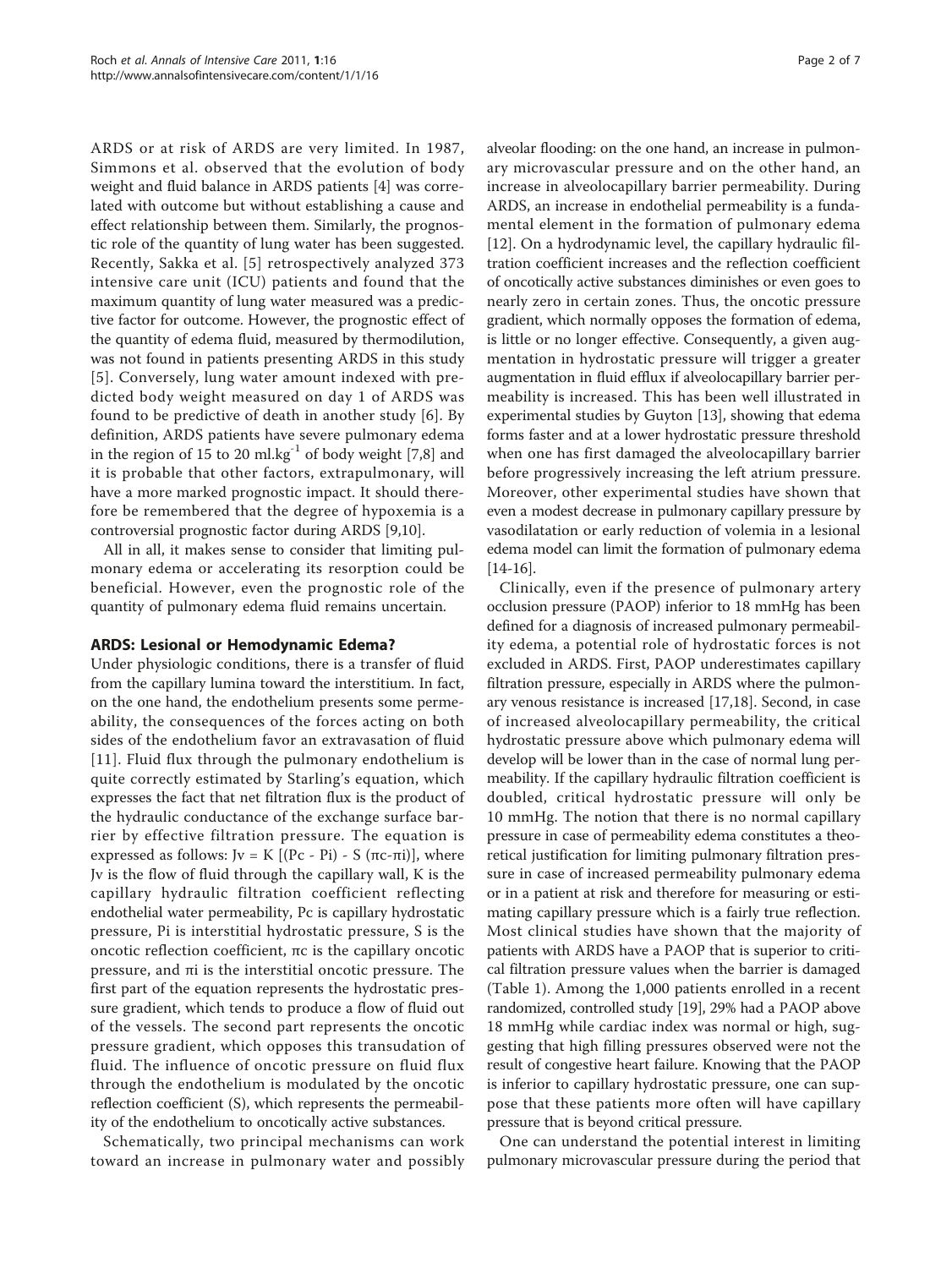<span id="page-2-0"></span>Table 1 Mean values for mean pulmonary arterial pressure (MPAP), pulmonary capillary pressure (PCP), and pulmonary artery occlusion pressure (PAOP) in several clinical studies that studied these parameters in ARDS patients

| n     | <b>MPAP</b> | <b>PCP</b> | <b>PAOP</b>    | Reference number |
|-------|-------------|------------|----------------|------------------|
| 1,000 | na          | na         | $15.6 \pm 0.4$ | [19]             |
| 10    | $28 + 1$    | $17 \pm 1$ | $13 \pm 1$     | $[22]$           |
| 18    | $34 + 2$    | $25 + 1$   | $17 \pm 1$     | $[23]$           |
| 7     | $27 + 3$    | $15 + 1$   | $10 + 1$       | $[24]$           |
| 15    | $40 + 2$    | $27 + 2$   | $22 + 1$       | $[46]$           |
| 8     | $39 + 2$    | $28 + 2$   | $15 + 1$       | [47]             |

na = not available.

endothelial permeability is increased. However, this is difficult to consider in practice for several reasons. The first is that in the early phase of inflammatory pulmonary aggression when the edema is developing, therapeutic strategy is usually oriented toward systemic hemodynamic recovery, associating volume resuscitation and vasopressors with the quite contradictory goal to reduce pulmonary capillary pressure. The second reason is the difficulty of measuring or evaluating pulmonary capillary filtration pressure. Some factors, such as vasoplegia and hypovolemia, combine to diminish pulmonary capillary pressure, whereas the local production of vasoconstrictive mediators or myocardial depression can increase it. In addition, effective filtration pressure is the resulting complex of venous, capillar and arteriolar pressures, all three of which can be affected by vasomotor mediators with contradictory effects.

All in all, maintaining a low pulmonary capillary pressure is understandable, especially early, during the phase where permeability is increased. However, considering it as a therapeutic objective is difficult, because correction of hypovolemia is mandatory and measuring the true capillary pressure is difficult.

#### Resorption and Drainage of Pulmonary Edema

As we have seen, ARDS is particularly characterized by pulmonary edema. The part of the interstitial water that is in excess and that will not flood the alveoli is drained by the lymphatic network. The fluid that is not drained by the lymphatic network–because it is saturated–accumulates in the loose peri-bronchovascular conjunctive tissue of the hila, which is the first accumulation site in pulmonary edema. These zones have at the same time very low resistance to fluid flux and major compliance. Thus, because interstitial pressure remains low, resorption of interstitial edema is little or not at all produced by pulmonary vascular resorption with the pressure remaining in favor of transudation of the vascular sector toward the interstitium. On the other hand, interstitial drainage will depend on the capacity of lymphatic flow to increase as well as the capacity of the perihilar tubes to drain into the mediastinum and the interstitial edema to evacuate toward the pleura and then the lymphatic system. Edema drainage will therefore be increased if right atrial pressure decreases and if pleural pressure is low.

Once in the alveoli, the water is absorbed from the alveoli toward the interstitium by active transepithelial ionic migration, which creates an osmotic gradient leading to water reabsorption toward the interstitium [[20](#page-5-0)]. This water then goes into the interstitial edema drainage circuit. Thus, alveolar edema resorption is not performed by communicating vessels with pulmonary circulation. During ARDS, active transport of ions and fluid by the epithelium is altered due to rupture of the alveolocapillary barrier and epithelial cell dysfunction. Water reabsorption requires that the fluid leak first be reduced not only by reduction of endothelial permeability but also possibly by modifications in epithelial cell form, making the epithelium more solidly impermeable. Alveolar fluid clearance is altered in most patients with ARDS, so maintenance of normal clearance or its increase is reported to be associated with better outcome [\[21\]](#page-5-0).

Overall, one can theoretically improve interstitial pulmonary edema clearance and facilitate edema prevention mechanisms by diminishing both central venous pressure and pleural pressure. Parallel stimulation of alveolar edema resorption toward the interstitium could be complementary.

### Fluid Restriction and Diuretics: Clinical Studies and Practical Consequences

From what we have seen above, even if it is possible that limitation of pulmonary capillary pressure and facilitation of edema drainage by fluid restriction could limit the amount of lung edema or facilitate its elimination, it is not known if there is a clinical interest in diminishing pulmonary edema. We therefore will see that the current data in the literature does not make it possible to establish that the beneficial effects of fluid restriction have an effect on pulmonary function.

In addition to ventilatory or inotropic therapies, one can theoretically reduce capillary pressure in two manners: by diminishing the volemia or by vasodilitating the pulmonary vessels. Selective pulmonary vasodilatation, in particular by inhaled nitric oxide (NO) or prostaglandins, has been the object of experimental studies in increased permeability pulmonary edema models. Some have reported that a reduction in pulmonary water or endothelial permeability could be connected to a decrease in capillary filtration pressure [\[16](#page-5-0)]. However, most of the clinical studies in ARDS patients have only shown modest effects by these drugs on pulmonary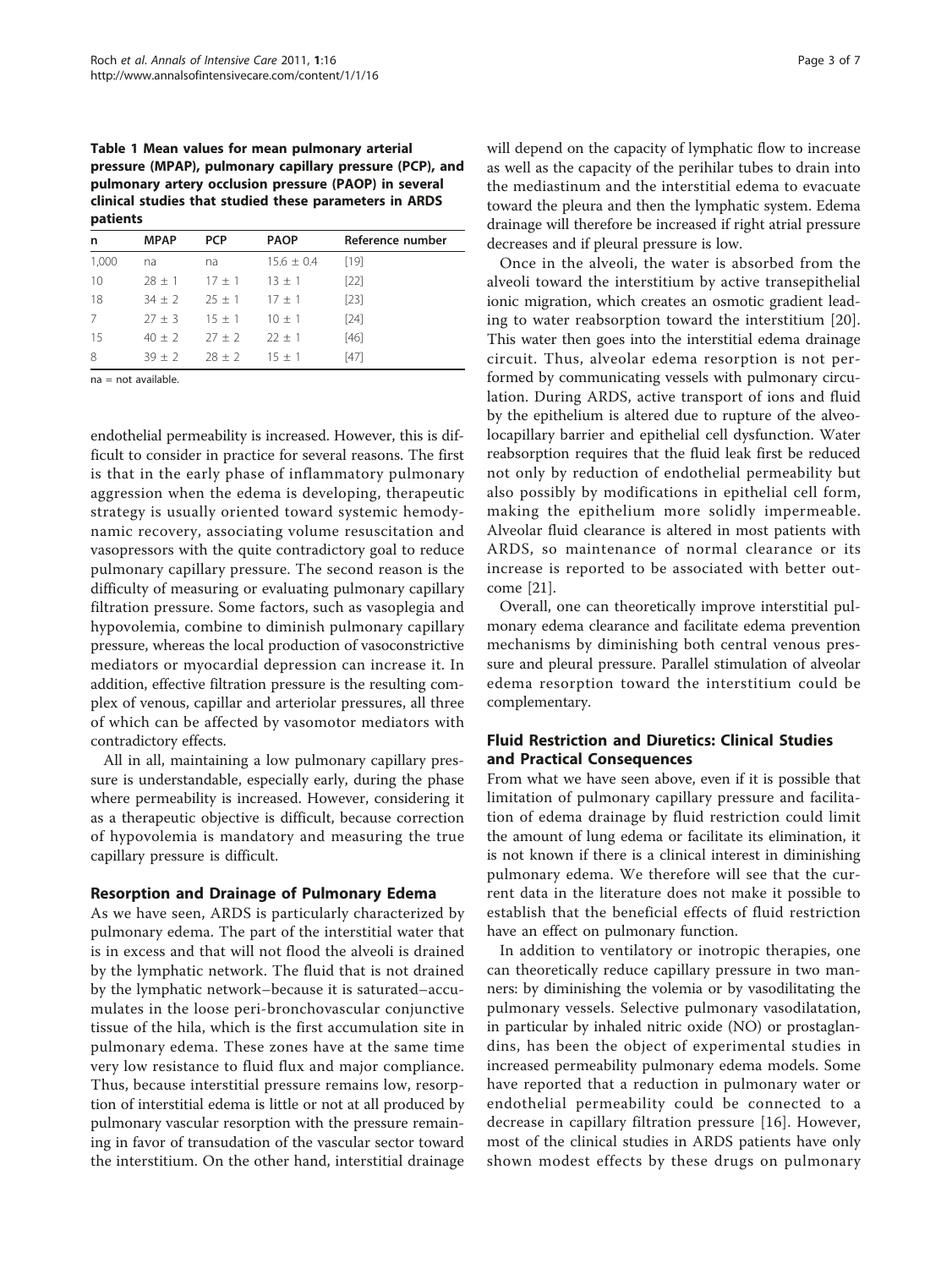capillary pressure [\[22](#page-5-0)-[24](#page-5-0)], and the most recent large studies have not reported prognostic benefit with the systematic use of inhaled NO in cases of acute lung injury or ARDS [\[25\]](#page-6-0).

Fluid restriction that is more or less associated with a diuretic treatment makes it possible to reduce both pulmonary capillary pressure and central venous pressure. The problem with fluid restriction is that it often is difficult to perform because of the often precarious hemodynamic state of such patients. Until recently, only a few prospective studies had been undertaken and have suggested a reduction in respiratory morbidity with fluid restriction. In 1990, Humphrey et al. [\[26](#page-6-0)] suggested that interventional reduction of PAOP in ARDS patients improved mortality. However, the study presented numerous limitations. In a very limited population studied retrospectively, the authors showed that in patients whose PAOP could be reduced by 25%, mortality was lower than in those whose PAOP could not be lowered. No link between PAOP reduction and outcome could be established. In 1992, Mitchell et al. [[8\]](#page-5-0) performed a randomized study of 101 ICU patients. In 52 patients, hydration was based on the measurement of extravascular lung water by double dilution and 49 patients were monitored by pulmonary arterial catheter and PAOP. In the group monitored by extravascular lung water measurement, hydration strategy was based on a restriction of fluid intake associated with the use of vasopressors if extravascular lung was superior to 7 ml.kg $^{-1}$  or on preferential filling in case of low extravascular lung water, whereas in the other group, the PAOP objective was 10 mmHg if the hemodynamic state was normal and 18 mmHg in case of hypotension. In patients with higher PAOP, they used vasopressors or vasodilatators depending on blood pressure. Fluid loading was used in patients with lower PAOP. The strategy based on lowering extravascular lung water resulted in a shorter duration of both ventilation and ICU stay than the PAOP strategy. The cumulated fluid result for the first 3 days was + 2 liters in the "PAOP" group, whereas it was zero in the "extravascular lung water" group in which PAOP also significantly diminished. Extravascular lung water diminished by 25% in the "extravascular lung water" group, whereas it did not change in the other group, suggesting that it was really fluid restriction that acted on extravascular lung water reduction and that it influenced outcome. There was no increase in vasopressor requirements.

More recently, a randomized, multicenter study evaluated a strategy of fluid restriction that was more or less associated with diuretic treatment prescribed in the absence of hypotension and renal failure in patients with acute lung injury or ARDS [[19\]](#page-5-0). Patients were included in the study approximately 48 hours after admission to

the ICU. The decision to submit patients to fluid loading or to diuretic treatment depended on the presence of oliguria and the level of central venous pressure (CVP) of PAOP. Schematically, the goal was to obtain a CVP of 8 mmHg or less in the "conservative-strategy" group or 14 mmHg in the "liberal-strategy" group. In the patients monitored by pulmonary arterial catheter, the objectives of PAOP were 12 mmHg in the conservative-strategy group and 18 mmHg in the liberal-strategy group. The protocol was applied for 7 days after inclusion of the patient but was not applied in cases of hypotension. The conservative strategy resulted in zero fluid in 7 days, whereas the fluid results in the liberal-strategy group were +6 liters over 7 days. The conservative strategy discreetly improved oxygenation in patients and increased the number of days without ventilation  $(14.6 \pm 0.5 \text{ vs.})$  $12 \pm 0.5$ ;  $p < 0.001$ ) but did not influence mortality at 60 days, which was the principal goal of the study. This study confirmed the impression that limiting the fluid intake of patients with isolated respiratory failure can limit respiratory morbidity without aggravating other organ dysfunctions. However, the exclusion of hemodynamically unstable patients or patients with renal failure makes it impossible to generalize these results or to create a "gold standard" for management of the fluid status of every ARDS patient. In addition, the absence of an effect on mortality reminds us that the management of fluid intake in ICU patients does not boil down to being liberal or conservative. In most patients, ARDS is described within the framework of an early and generalized systemic inflammation that is responsible for hemodynamic dysfunction. At this stage, hemodynamic restoration based on early fluid administration constitutes one of the cornerstones for improving outcome [\[1\]](#page-5-0). It is only once the initial phase of instability has passed that a reasonable policy of fluid intake aimed at zero fluid can contribute to reducing the duration of ventilation and ICU stay [[27](#page-6-0)]. The importance of a "biphase" fluid strategy was recently illustrated by a retrospective study that included 212 patients presenting acute lung injury (ALI) complicating septic shock [[28](#page-6-0)]. In this study, the nonperformance of early adapted fluid administration and the absence of a negative fluid balance during a minimum of the first 2 consecutive days within the 7 days following the occurrence of septic shock were independent mortality factors in multivariate analysis. Along these lines, the Surviving Sepsis Campaign [\[29](#page-6-0)] recommends a conservative fluid strategy in patients with ARDS or ALI and in the absence of shock. Other recent studies have stressed the influence of fluid balance on outcome [[30,31](#page-6-0)]. However, their design does not make it possible to confirm if an interventional strategy, such as that of the FACTT study [[19](#page-5-0)], influences the outcome of ARDS patients. According to the literature, the beneficial effect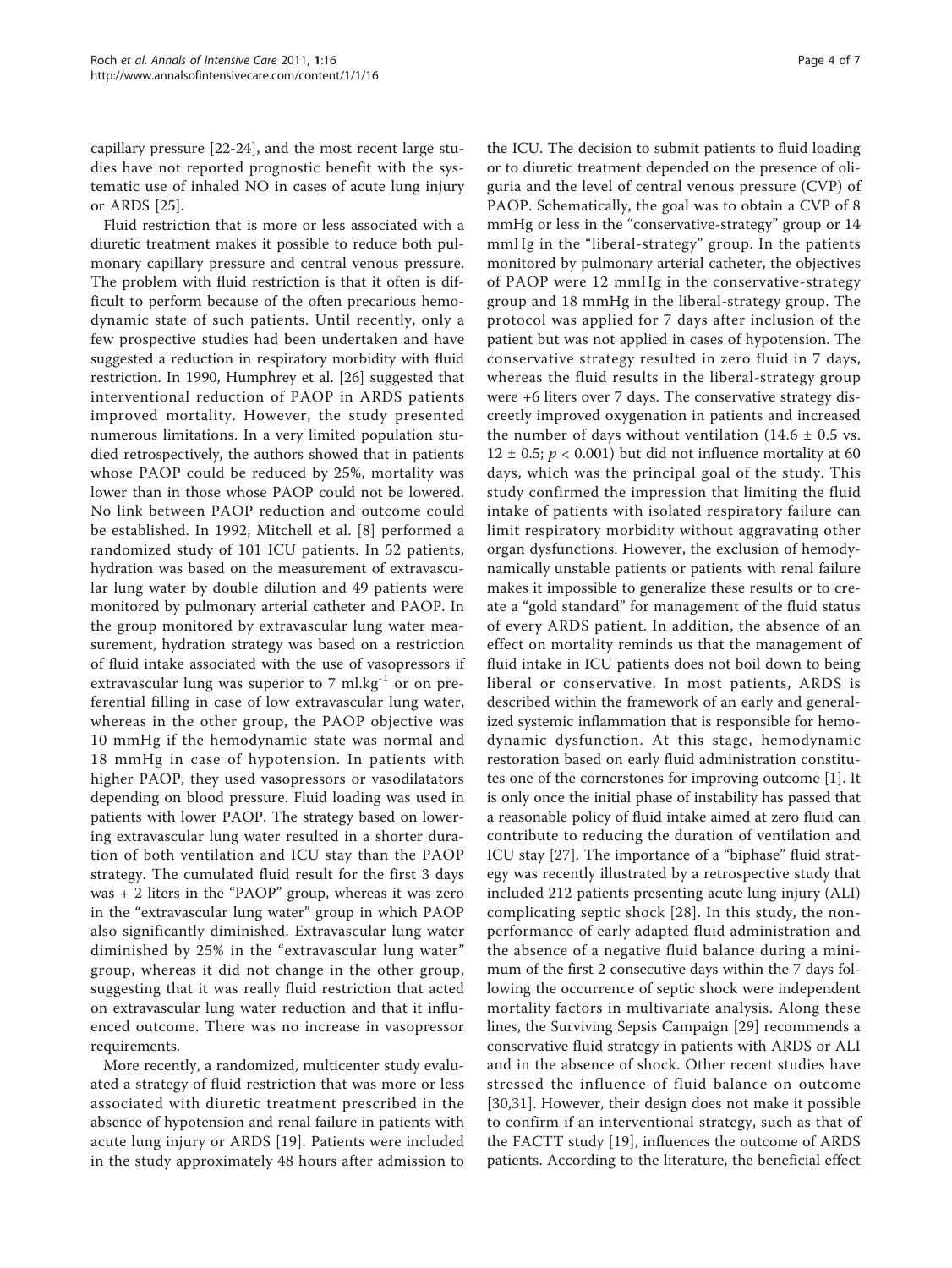of conservative therapy also could come from extrarespiratory mechanisms. Thus, the patients treated with a conservative strategy in the FACTT study [\[19\]](#page-5-0) had better neurological status - perhaps because the patients were desedated earlier because of better respiratory status, perhaps because they had less severe cerebral edema. Moreover, the patients with conservative treatment received fewer transfusions whose potentially deleterious role is well known in intensive care [\[32](#page-6-0)]. A simplified version of the algorithm used in the FACTT study was published by the ARDS Network and discussed in a recent review on the subject [[33](#page-6-0)].

### Modulation of Oncotic or Osmotic Pressure: The Effects of Administering Albumin or Hypertonic Saline

From a hemodynamic point of view, in case of a decrease in plasmatic oncotic pressure, which is clinically illustrated by hypoprotidemia/hypoalbuminemia, pulmonary edema forms at a lower hydrostatic pressure because the oncotic pressure gradient between plasma and the interstitium decreases. Therefore, experimentally, whereas the pulmonary edema begins to develop at a pressure of 24 mmHg when oncotic pressure is normal, it begins at 11 mmHg when it is reduced [[13\]](#page-5-0). Hypoprotidemia therefore facilitates the development of hydrostatic pulmonary edema. This is potentially important in ICU patients in whom hemodiluation and catabolism associate to diminish protidemia. However, the importance of oncotic pressure in the limitation of flux is only conceivable if the barrier is intact. In case of endothelial lesions, an interstitial edema will be all the richer in proteins than the plasma, theoretically limiting the interest of increasing the plasmatic oncotic pressure. Thus, in animal models, an increase in oncotic pressure during the early phase of a lesional edema will not limit the formation of edema [\[14](#page-5-0)].

On analyzing a cohort of 455 septic patients with a risk of ARDS, Mangialardi et al. [[34](#page-6-0)] found that hypoprotidemia was an independent predictor of the occurrence of ARDS. Subsequently, the same team [[35\]](#page-6-0) evaluated the interest of a strategy of diuretic treatment associated with albumin filling in ARDS patients with a protidemia inferior to 50 g/l. Of the 37 patients included in the study, 19 received an association of albumin (75  $g/d$ ) and furosemide for 5 days and 18 received placebos. When the protidemia was superior to 60 g/l in the treated group, the treatments were replaced by placebos. Continuous infusion of furosemide was adjusted to obtain a weight loss of at least 1 kg/d without exceeding 8 mg/h of furosemide. The patients in the treated group presented a  $PaO<sub>2</sub>/FiO<sub>2</sub>$ ratio that was slightly and transitionally better than that of the placebo group, without other beneficial or deleterious

effects, particularly on renal function. In a second study [[36](#page-6-0)] to distinguish the effects of albumin and diuretics, the same authors randomized 40 patients; 20 received furosemide alone and the other 20 received furosemide and albumin (75 g/d) for 3 days. When protidemia was superior to 80 g/l in the treated group, albumin was replaced with a placebo. Albuminemia increased by 13 g/l in the albumin + furosemide group, reaching 30  $g/l$  at the end of treatment and increased by 3 g/l in the furosemide alone group, reaching 20 g/l at the end of treatment. Once again, the effects can be summarized by a discrete improvement in oxygenation when albumin was associated with diuretic treatment compared with diuretic treatment alone. A large randomized study [[37\]](#page-6-0) demonstrated that volume therapy using albumin was equivalent to volume therapy using saline in ICU patients. At this time, the very limited clinical data do not make it possible to recommend the administration of albumin with the goal to improve pulmonary function and respiratory morbidity in ARDS patients.

The use of hyperosmolar filling solutions, such as hypertonic saline, could have the advantage, due to the limited amount of fluid administered, of limiting the development of pulmonary edema in case of an increase in the alveolocapillary barrier. Moreover, the use of hypertonic solutions has limited pulmonary injury after hemorrhagic shock in experimental models by improving splanchnic output and reducing the adhesion and cytotoxicity of neutrophils compared with the use of isotonic solutions [\[38](#page-6-0),[39\]](#page-6-0). In clinical practice, the potential interest of hypertonic resuscitation has been investigated in patients with traumatic hypovolemic shock. In a randomized study that included 422 patients, evolution toward ALI was less frequent when patients had received fluid loading with hypertonic saline/ dextran than with normal saline [\[40\]](#page-6-0). However, in a recent randomized study, including 853 patients, fluid loading with hypertonic saline or hypertonic saline/dextran neither reduced mortality nor prevented ARDS occurrence compared with normal saline resuscitation [\[41\]](#page-6-0).

Roch et al. [[42](#page-6-0)] compared in a porcine model of hemorrhagic shock the effect of isotonic and hypertonic solutions on the occurrence of pulmonary lesions and on inflammation according to precise hemodynamic criteria. The use of hypertonic saline did not exert a preventive effect on the appearance of ALI and pulmonary edema after hemorrhage in this study. Those authors even observed a deleterious effect with the prior use of hypertonic saline before performing experimental ischemia-reperfusion by clamping the pulmonary arteries [[43](#page-6-0)]. This effect appeared to be independent of the hemodynamic effects of saline but was more probably linked to a direct effect on alveolocapillary barrier permeability.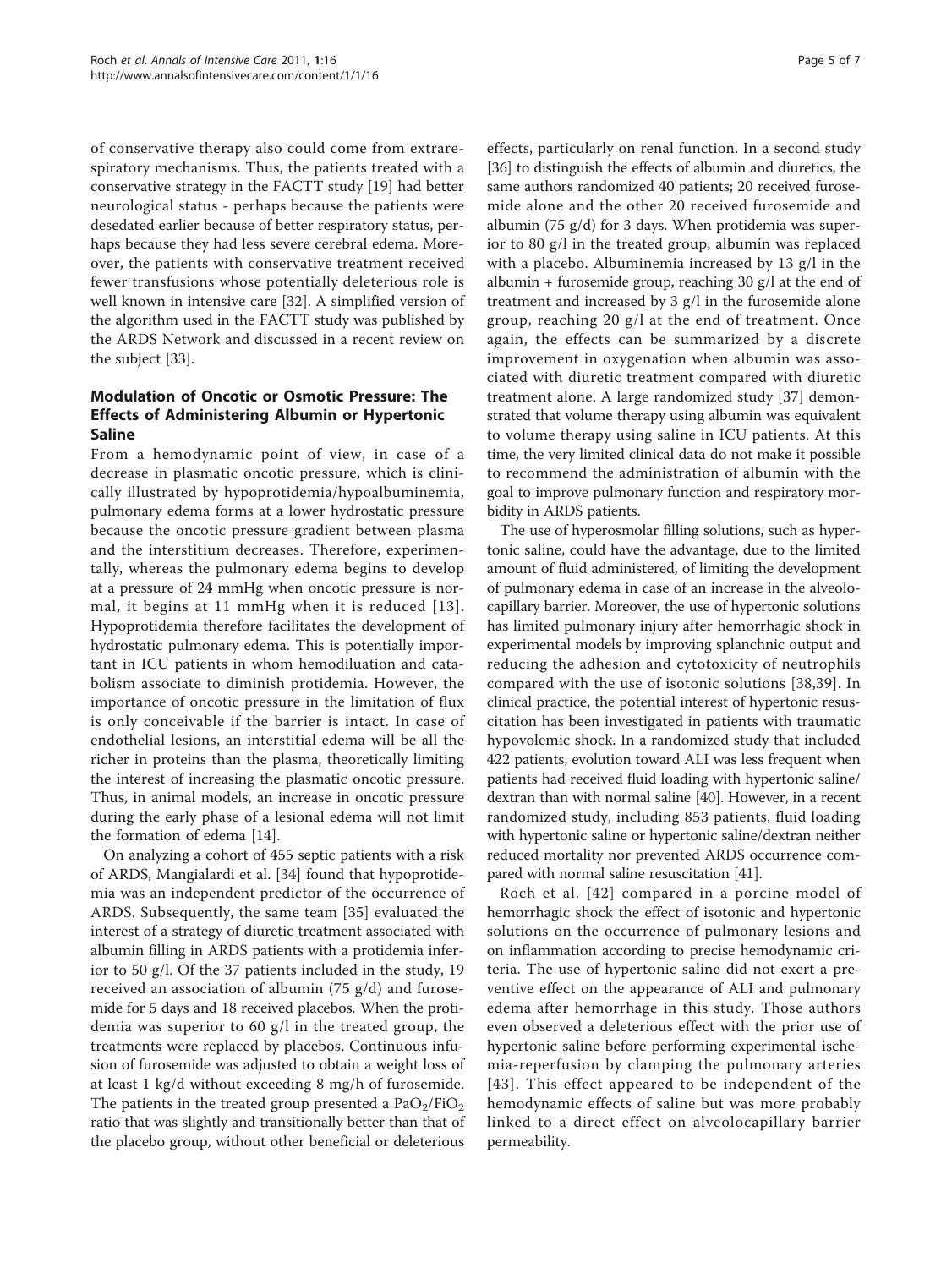# <span id="page-5-0"></span>Increasing Resorption of Alveolar Edema - A Complementary Objective

This therapeutic aspect does not strictly imply manipulation of fluid balance in patients. However, it deserves to be mentioned because it clearly shows that resorption of alveolar edema does not occur by manipulation of vascular pressures, but rather by stimulation of active water transport from the alveoli toward interstitium, which would be complementary to strategies favoring the draining of interstitial edema.

Despite severe epithelial lesions, alveolar clearance is usually pharmacologically stimulable. Several experimental studies have shown that the exogenous administration of cAMP agonists, in particular beta-2 agonists, accelerates the resolution of edema, whatever its nature [[44\]](#page-6-0). The action of beta-2 agonists principally occurs through an increase in the quantity and activity of Na/K pumps in the basal membrane and sodium canals in the pneumocyte apical membrane whose effect is to increase the sodium gradient between the alveoli and the interstitium and therefore the absorption of water. A recent clinical study [[45](#page-6-0)] showed that the administration of IV salbutamol at a dose of 15 μg/ kg/h for 7 d in ARDS patients made it possible to diminish the quantity of pulmonary water measured by transpulmonary thermodilution without affecting oxygenation, duration of mechanical ventilation, or outcome. However, it was a preliminary study that included only 40 patients.

#### Conclusions

Fluid management with the goal to obtain zero fluid balance in ARDS patients without shock or renal failure significantly increases the number of days without mechanical ventilation [19]. On the other hand, patients with hemodynamic failure must receive early and adapted fluid resuscitation [1]. Liberal and conservative fluid strategies are therefore complementary and should ideally follow each other in time in the same patient whose hemodynamic state progressively stabilizes. At present, albumin treatment does not appear to be justified for limitation of pulmonary edema and respiratory morbidity. Finally, the resorption of alveolar edema occurs through an active mechanism, which can be pharmacologically upregluated. In this sense, the use of beta-2 agonists may be beneficial, but further studies are needed to confirm preliminary promising results.

#### Authors' contributions

AR, CG, and LP drafted the manuscript. All authors read and approved the final manuscript.

The authors declare that they have no competing interests.

Received: 30 March 2011 Accepted: 30 May 2011 Published: 30 May 2011

- 1. Rivers E, Nguyen B, Havstad S, et al: [Early goal-directed therapy in the](http://www.ncbi.nlm.nih.gov/pubmed/11794169?dopt=Abstract) [treatment of severe sepsis and septic shock.](http://www.ncbi.nlm.nih.gov/pubmed/11794169?dopt=Abstract) N Engl J Med 2001, 345:1368-1377.
- 2. Stapleton RD, Wang BM, Hudson LD, et al: [Causes and timing of death in](http://www.ncbi.nlm.nih.gov/pubmed/16100134?dopt=Abstract) [patients with ARDS.](http://www.ncbi.nlm.nih.gov/pubmed/16100134?dopt=Abstract) Chest 2005, 128:525-532.
- 3. Roch A, Allardet-Servent J: [Physiopathologie de l](http://www.ncbi.nlm.nih.gov/pubmed/21626715?dopt=Abstract)'œdème pulmonaire. Réanimation 2007, 16:102-110.
- 4. Simmons RS, Berdine GG, Seidenfeld JJ, et al: [Fluid balance and the adult](http://www.ncbi.nlm.nih.gov/pubmed/3565940?dopt=Abstract) [respiratory distress syndrome.](http://www.ncbi.nlm.nih.gov/pubmed/3565940?dopt=Abstract) Am Rev Respir Dis 1987, 135:924-929.
- 5. Sakka SG, Klein M, Reinhart K, et al: [Prognostic value of extravascular lung](http://www.ncbi.nlm.nih.gov/pubmed/12475851?dopt=Abstract) [water in critically ill patients.](http://www.ncbi.nlm.nih.gov/pubmed/12475851?dopt=Abstract) Chest 2002, 122:2080-2086.
- 6. Phillips CR, Chesnutt MS, Smith SM: [Extravascular lung water in sepsis](http://www.ncbi.nlm.nih.gov/pubmed/18090369?dopt=Abstract) [associated acute respiratory distress syndrome: indexing with predicted](http://www.ncbi.nlm.nih.gov/pubmed/18090369?dopt=Abstract) [body weight improves correlation with severity of illness and survival.](http://www.ncbi.nlm.nih.gov/pubmed/18090369?dopt=Abstract) Crit Care Med 2008, 36:69-73.
- 7. Sibbald WJ, Short AK, Warshawski FJ, et al: [Thermal dye measurements of](http://www.ncbi.nlm.nih.gov/pubmed/3886313?dopt=Abstract) [extravascular lung water in critically ill patients. Intravascular Starling](http://www.ncbi.nlm.nih.gov/pubmed/3886313?dopt=Abstract) [forces and extravascular lung water in the adult respiratory distress](http://www.ncbi.nlm.nih.gov/pubmed/3886313?dopt=Abstract) [syndrome.](http://www.ncbi.nlm.nih.gov/pubmed/3886313?dopt=Abstract) Chest 1985, 87:585-592.
- 8. Mitchell JP, Schuller D, Calandrino FS, Schuster DP: [Improved outcome](http://www.ncbi.nlm.nih.gov/pubmed/1586077?dopt=Abstract) [based on fluid management in critically ill patients requiring pulmonary](http://www.ncbi.nlm.nih.gov/pubmed/1586077?dopt=Abstract) [artery catheterization.](http://www.ncbi.nlm.nih.gov/pubmed/1586077?dopt=Abstract) Am Rev Respir Dis 1992, 145:990-998.
- 9. Rubenfeld GD, Caldwell E, Peabody E, et al: Incidence and outcomes of acute lung injury. N Engl J Med 2005. , 353: 1685-1693.
- 10. Brun-Buisson C, Minelli C, Bertolini G, et al: [Epidemiology and outcome of](http://www.ncbi.nlm.nih.gov/pubmed/14569423?dopt=Abstract) [acute lung injury in European intensive care units. Results from the](http://www.ncbi.nlm.nih.gov/pubmed/14569423?dopt=Abstract) [ALIVE study.](http://www.ncbi.nlm.nih.gov/pubmed/14569423?dopt=Abstract) Intensive Care Med 2004, 30:51-61.
- 11. Zelter M: Physiopathologie de l'œ[dème pulmonaire: aspects mécaniques.](http://www.ncbi.nlm.nih.gov/pubmed/21625043?dopt=Abstract) Oedèmes pulmonaires Masson. Paris: Lemaire and Zelter; 1992, 1-20.
- 12. Dudek SM, Garcia JG: [Cytoskeletal regulation of pulmonary vascular](http://www.ncbi.nlm.nih.gov/pubmed/11568129?dopt=Abstract) [permeability.](http://www.ncbi.nlm.nih.gov/pubmed/11568129?dopt=Abstract) J Appl Physiol 2001, 91:1487-1500.
- 13. Guyton AC: [Interstitial fluid pressure. II. Pressure-volume curves of](http://www.ncbi.nlm.nih.gov/pubmed/14289154?dopt=Abstract) [interstitial](http://www.ncbi.nlm.nih.gov/pubmed/14289154?dopt=Abstract) space. Circ Res 1965, 16:452-460.
- 14. Prewitt RM, McCarthy J, Wood LD: [Treatment of acute low pressure](http://www.ncbi.nlm.nih.gov/pubmed/7007436?dopt=Abstract) [pulmonary edema in dogs: relative effects of hydrostatic and oncotic](http://www.ncbi.nlm.nih.gov/pubmed/7007436?dopt=Abstract) [pressure, nitroprusside, and positive end expiratory pressure.](http://www.ncbi.nlm.nih.gov/pubmed/7007436?dopt=Abstract) J Clin Invest 1981, 67:409-418.
- 15. Molloy WD, Lee KY, Girling L, Prewitt RM: [Treatment of canine](http://www.ncbi.nlm.nih.gov/pubmed/4064278?dopt=Abstract) [permeability pulmonary edema: short-term effects of dobutamine,](http://www.ncbi.nlm.nih.gov/pubmed/4064278?dopt=Abstract) [furosemide, and hydralazine.](http://www.ncbi.nlm.nih.gov/pubmed/4064278?dopt=Abstract) Circulation 1985, 72:1365-1371.
- 16. Bjertnaes LJ, Koizumi T, Newman JH: [Inhaled nitric oxide reduces lung](http://www.ncbi.nlm.nih.gov/pubmed/9817688?dopt=Abstract) [fluid filtration after endotoxin in awake sheep.](http://www.ncbi.nlm.nih.gov/pubmed/9817688?dopt=Abstract) Am J Respir Crit Care Med 1998, 158:1416-1423.
- 17. Teboul JL, Andrivet P, Ansquer M, et al: [Bedside evaluation of the](http://www.ncbi.nlm.nih.gov/pubmed/1568996?dopt=Abstract) [resistance of large and medium pulmonary veins in various lung](http://www.ncbi.nlm.nih.gov/pubmed/1568996?dopt=Abstract) [diseases.](http://www.ncbi.nlm.nih.gov/pubmed/1568996?dopt=Abstract) J Appl Physiol 1992, 72:998-1003.
- 18. Her C, Mandy S, Bairamian M: [Increased pulmonary venous resistance](http://www.ncbi.nlm.nih.gov/pubmed/15731596?dopt=Abstract) [contributes to increased pulmonary artery diastolic-pulmonary wedge](http://www.ncbi.nlm.nih.gov/pubmed/15731596?dopt=Abstract) [pressure gradient in acute respiratory distress syndrome.](http://www.ncbi.nlm.nih.gov/pubmed/15731596?dopt=Abstract) Anesthesiology 2005, 102:574-580.
- 19. Wiedemann HP, Wheeler AP, Bernard GR, et al: [Comparison of two fluid](http://www.ncbi.nlm.nih.gov/pubmed/16714767?dopt=Abstract)[management strategies in acute lung injury.](http://www.ncbi.nlm.nih.gov/pubmed/16714767?dopt=Abstract) N Engl J Med 2006, 354:2564-2575.
- 20. Matthay MA, Landolt CC, Staub NC: [Differential liquid and protein](http://www.ncbi.nlm.nih.gov/pubmed/7118651?dopt=Abstract) [clearance from the alveoli of anesthetized sheep.](http://www.ncbi.nlm.nih.gov/pubmed/7118651?dopt=Abstract) *J Appl Physiol* 1982, 53:96-104.
- 21. Ware LB, Matthay MA: [Alveolar fluid clearance is impaired in the majority](http://www.ncbi.nlm.nih.gov/pubmed/11371404?dopt=Abstract) [of patients with acute lung injury and ARDS.](http://www.ncbi.nlm.nih.gov/pubmed/11371404?dopt=Abstract) Am J Respir Crit Care Med 2001, 163:1376-1383.
- 22. Radermacher P, Santak B, Becker H, Falke KJ: [Prostaglandin E1 and](http://www.ncbi.nlm.nih.gov/pubmed/2494909?dopt=Abstract) [nitroglycerin reduce pulmonary capillary pressure but worsen](http://www.ncbi.nlm.nih.gov/pubmed/2494909?dopt=Abstract) [ventilation-perfusion distributions in patients with adult respiratory](http://www.ncbi.nlm.nih.gov/pubmed/2494909?dopt=Abstract) [distress syndrome.](http://www.ncbi.nlm.nih.gov/pubmed/2494909?dopt=Abstract) Anesthesiology 1989, 70:601-606.
- 23. Benzing A, Geiger K: [Inhaled nitric oxide lowers pulmonary capillary](http://www.ncbi.nlm.nih.gov/pubmed/7839770?dopt=Abstract) [pressure and changes longitudinal distribution of pulmonary vascular](http://www.ncbi.nlm.nih.gov/pubmed/7839770?dopt=Abstract) [resistance in patients with acute lung injury.](http://www.ncbi.nlm.nih.gov/pubmed/7839770?dopt=Abstract) Acta Anaesthesiol Scand 1994, 38:640-645.
- 24. Rossetti M, Guenard H, Gabinski C: [Effects of nitric oxide inhalation on](http://www.ncbi.nlm.nih.gov/pubmed/8912751?dopt=Abstract) [pulmonary serial vascular resistances in ARDS.](http://www.ncbi.nlm.nih.gov/pubmed/8912751?dopt=Abstract) Am J Respir Crit Care Med 1996, 154:1375-1381.